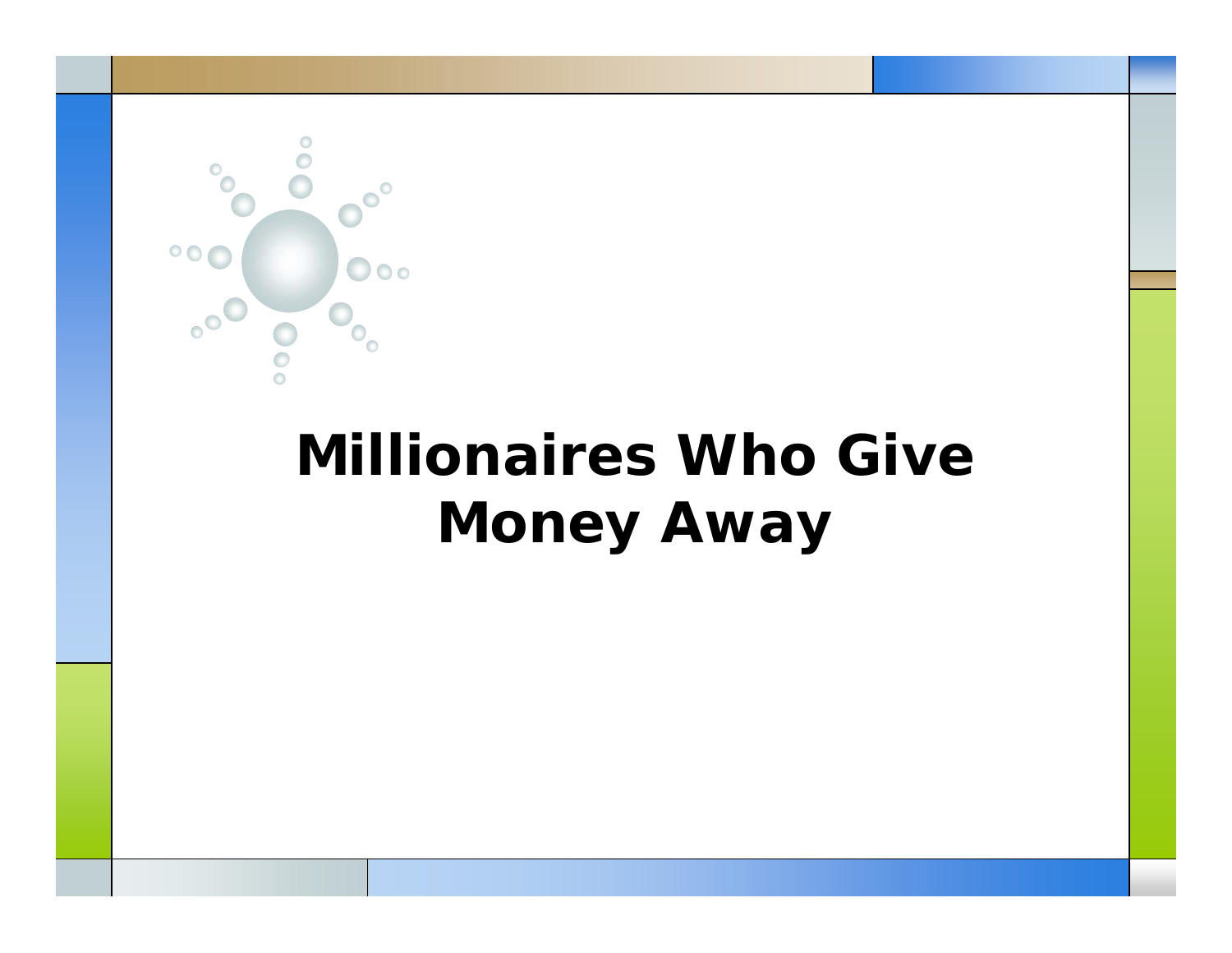When you started your small business as an entrepreneur, you had big dreams, hopes and goals (and you still do!). It's possible that at first, it was very egobased: to serve yourself, customers and only those close to you.

\* Then, as you made more money, you'd buy more stuff, invest back into the business, possibly selling it, and retire in style, hoarding all the money (maybe not that last one).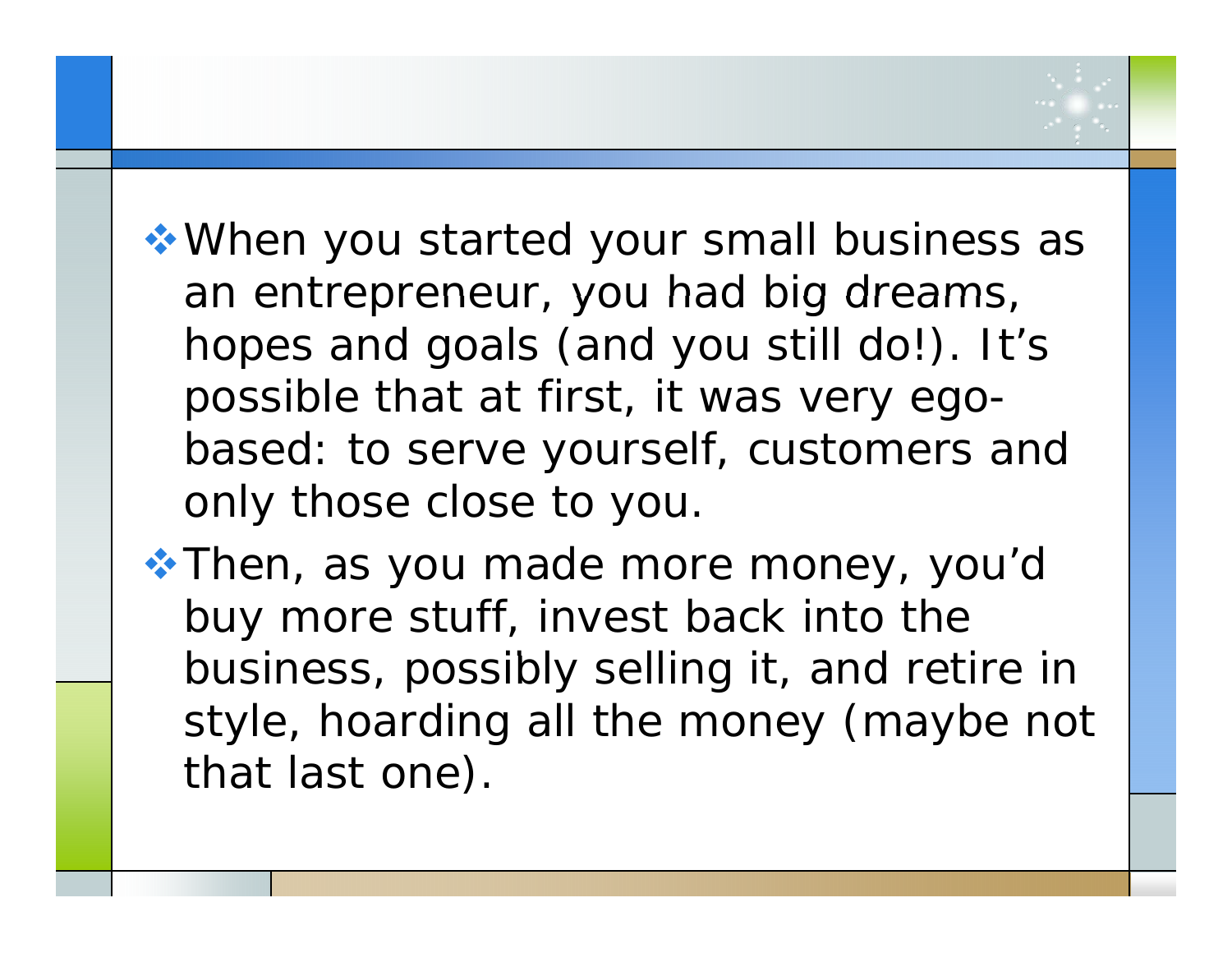And now, as you continue to build wealth for yourself, society and others, it becomes exciting to think about new opportunities to give even more  $$ literally giving money away.

 $\cdot$  In fact, giving money is what rich people do. Poor people try to hide it. Interesting how that works. The rich have figured something else out.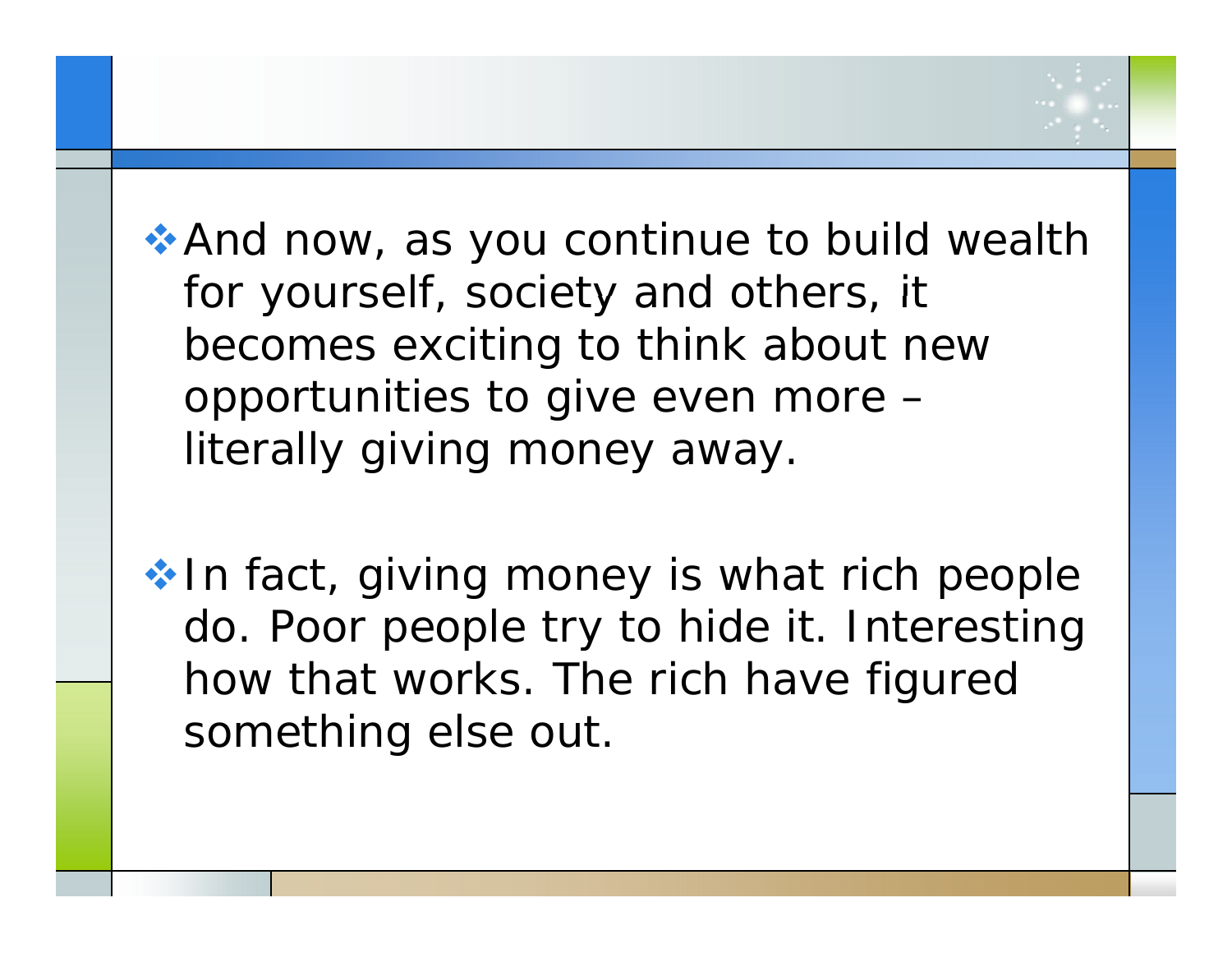- Many other entrepreneurs and business people have gone before you and have set up big donations and programs to help, dating back to the industrial revolution.
- \* Remember the Rockefeller's and the Carnegie's? They helped define the structure of modern philanthropy.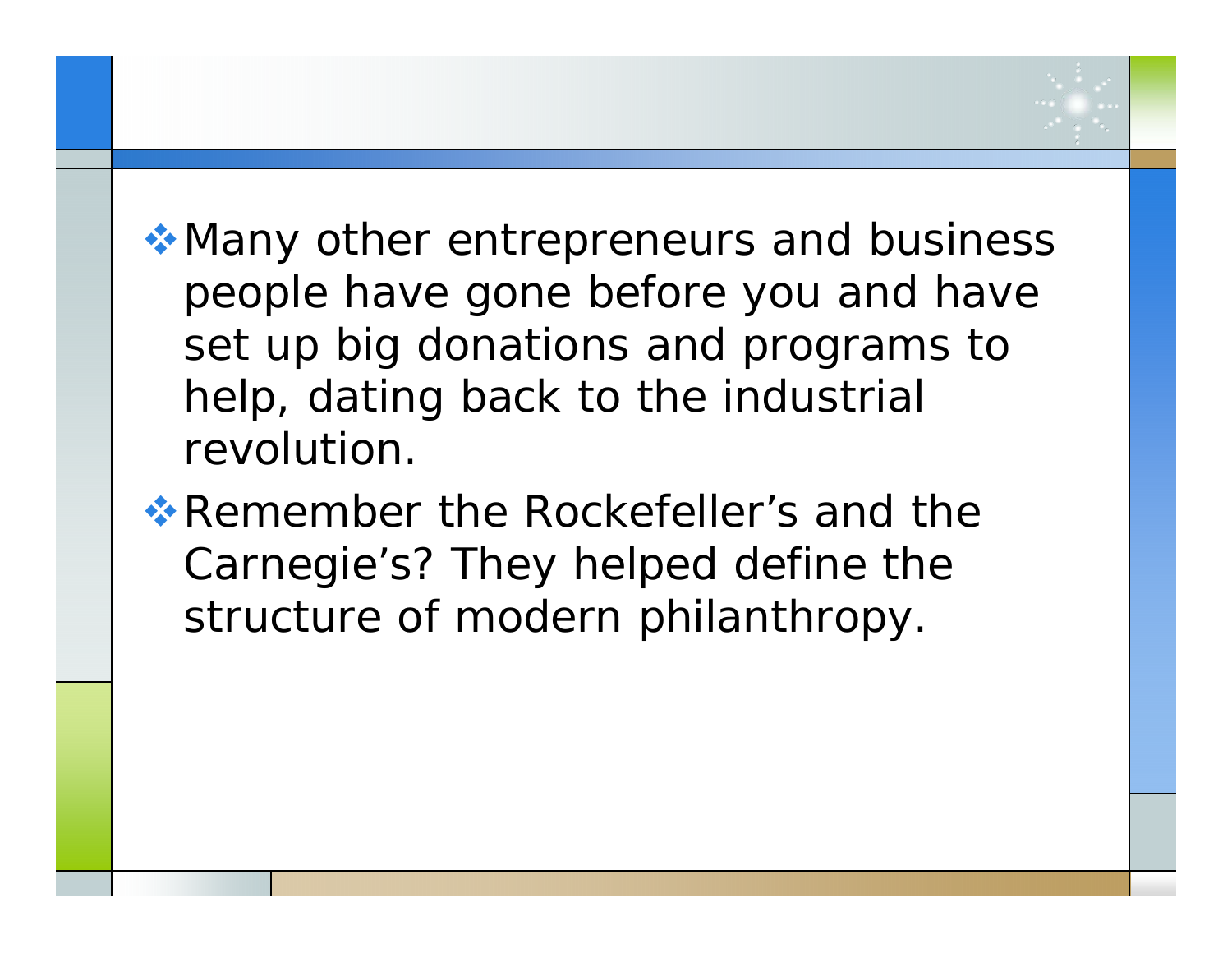**\*** Clearly, there are variations in philosophy and differences in goals here, but a common thread is wanting to give back. (Of course, there is government giving money waste, but that's for another time).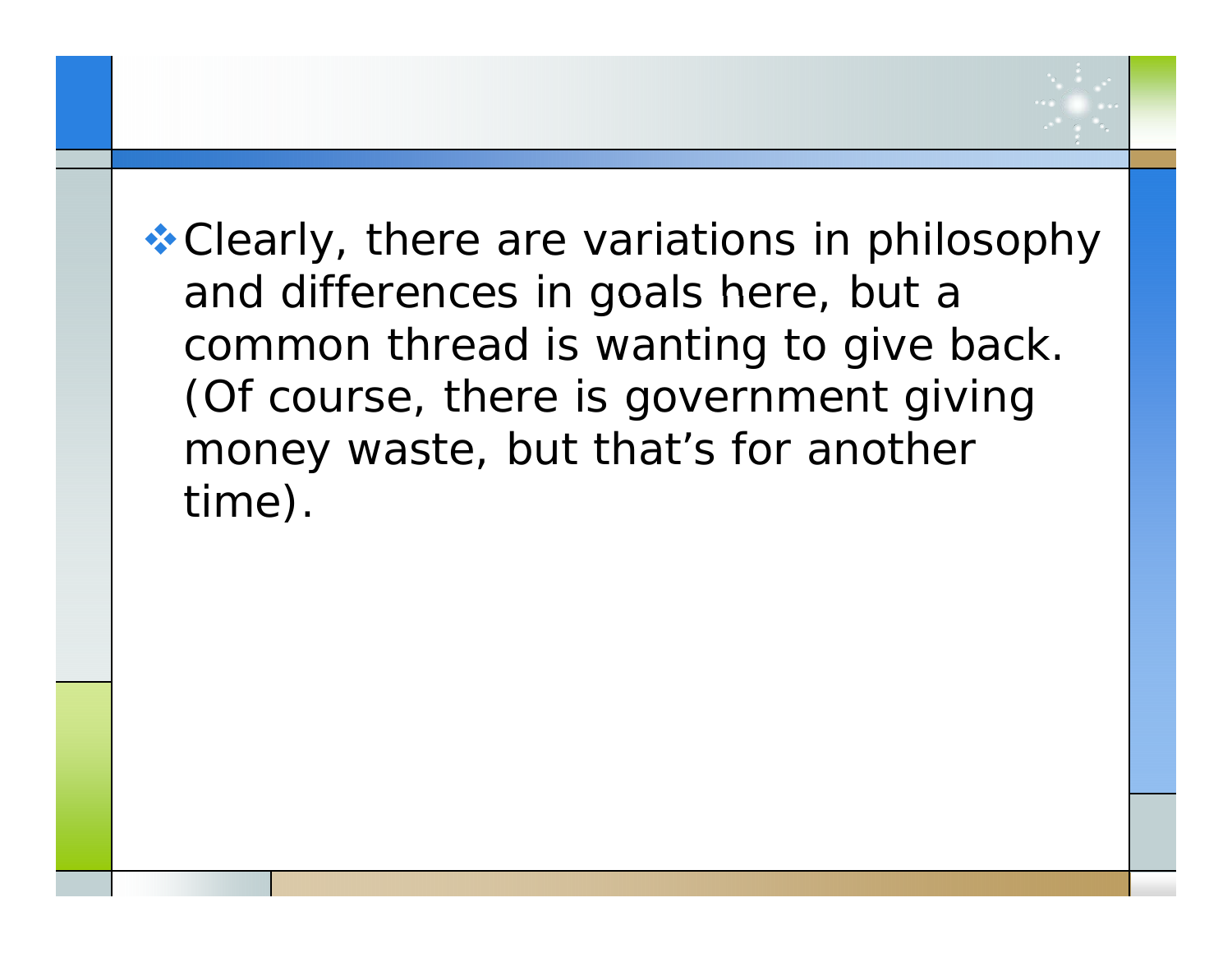## **"LOO": Land Of Opportunity.**

- America has become known as the land of opportunities, with every person given an even chance to succeed.
- Many people have made their fortunes here, building successful business empires that bring in endless flows of cash.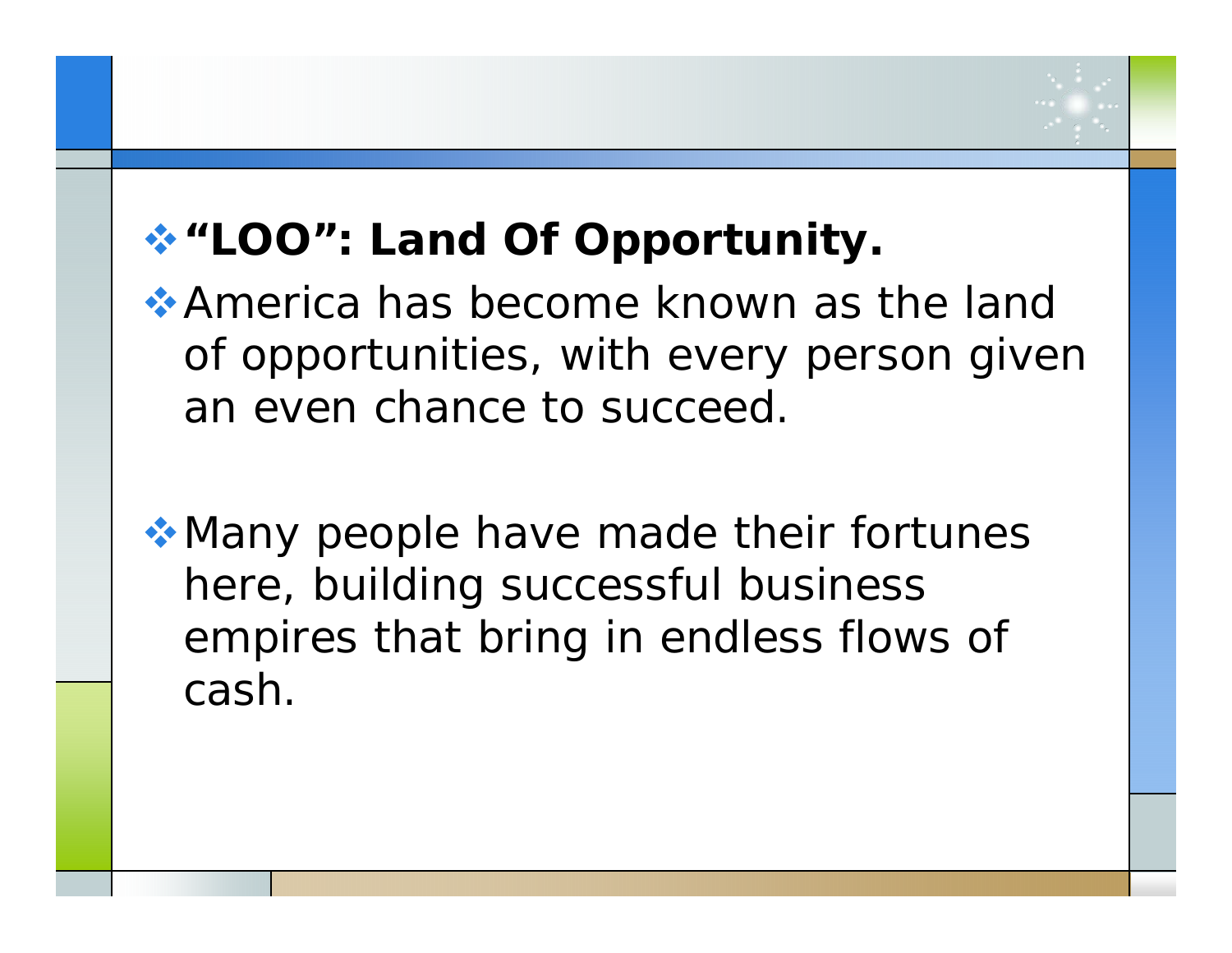### **\* For this reason, America has more** millionaires than any other region of the world.

◆ While some choose to filter their money into personal projects and investments, some have become known for their philanthropy, choosing to use their money to promote welfare and kindness.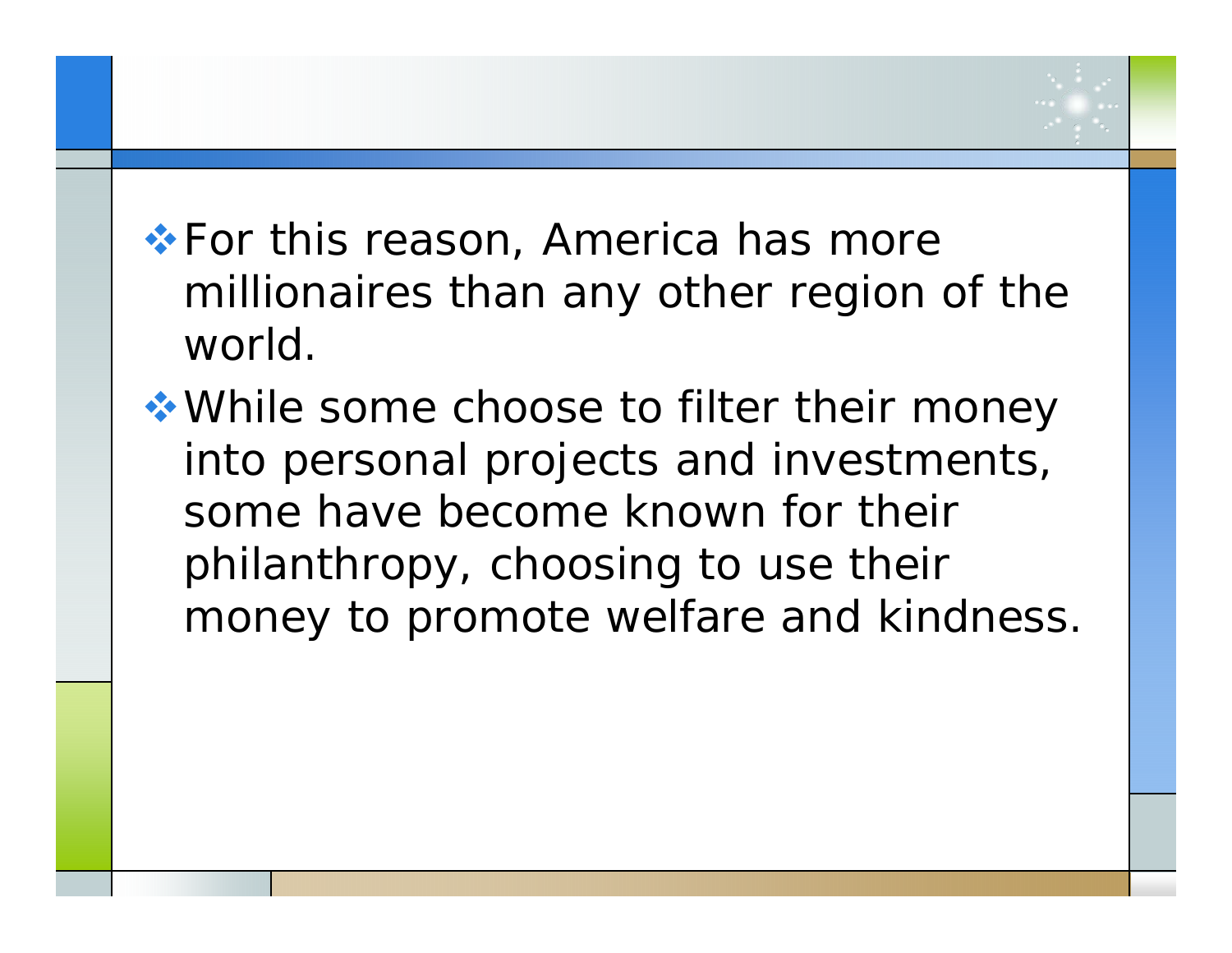### **Oprah Angel Network.**

**★ The first noteworthy name that comes to** mind in this department is Oprah, known for years for her generous contributions to charities and non-profit organizations.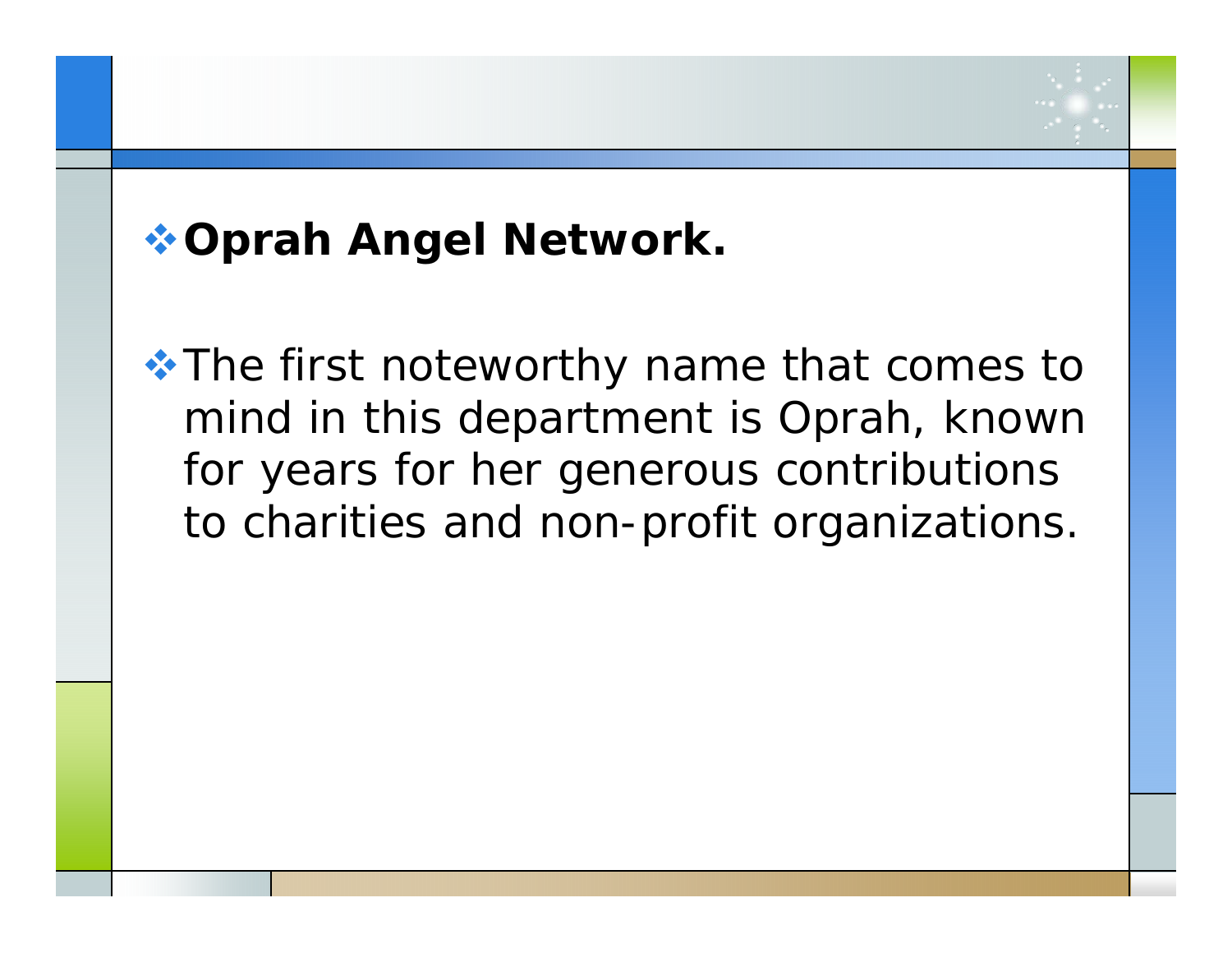◆ Additionally, she is frequently involved in rescue and relief missions, devoting time, as well as money, to significant causes. Her most recognizable contributions include her recently opened Leadership Academy, designed to educate youth in Africa.

Also of note is Oprah's Angel Network, established to encourage the population to make a difference, to which she recently contributed over \$58 million.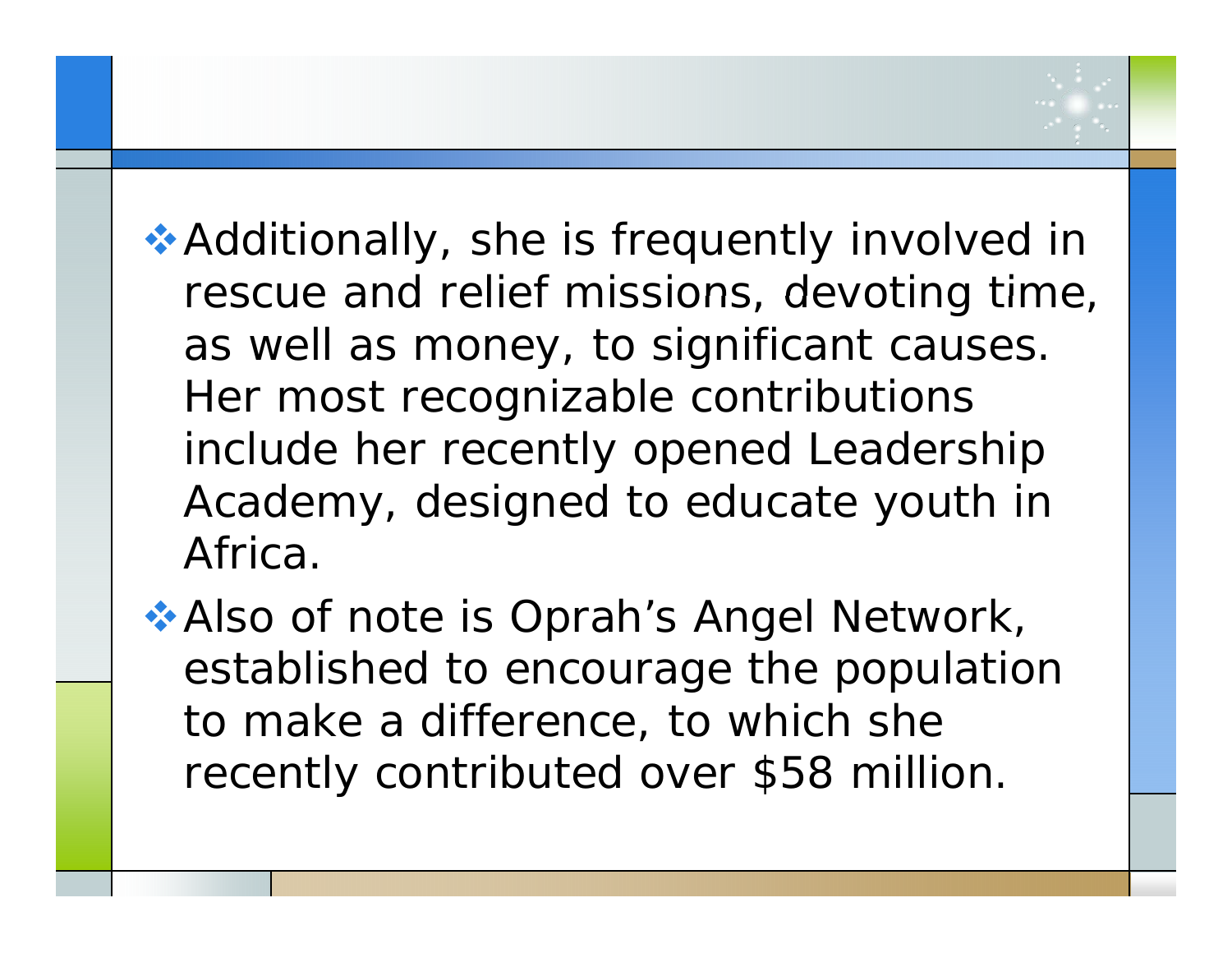#### *<b>❖ Sharon Stone.*

**❖ Sharon Stone has also made a name for** herself in philanthropy by working with her sister to create Planet Hope.

**★ The Planet Hope programs have helped** to successfully provide free medical and dental care to families without insurance.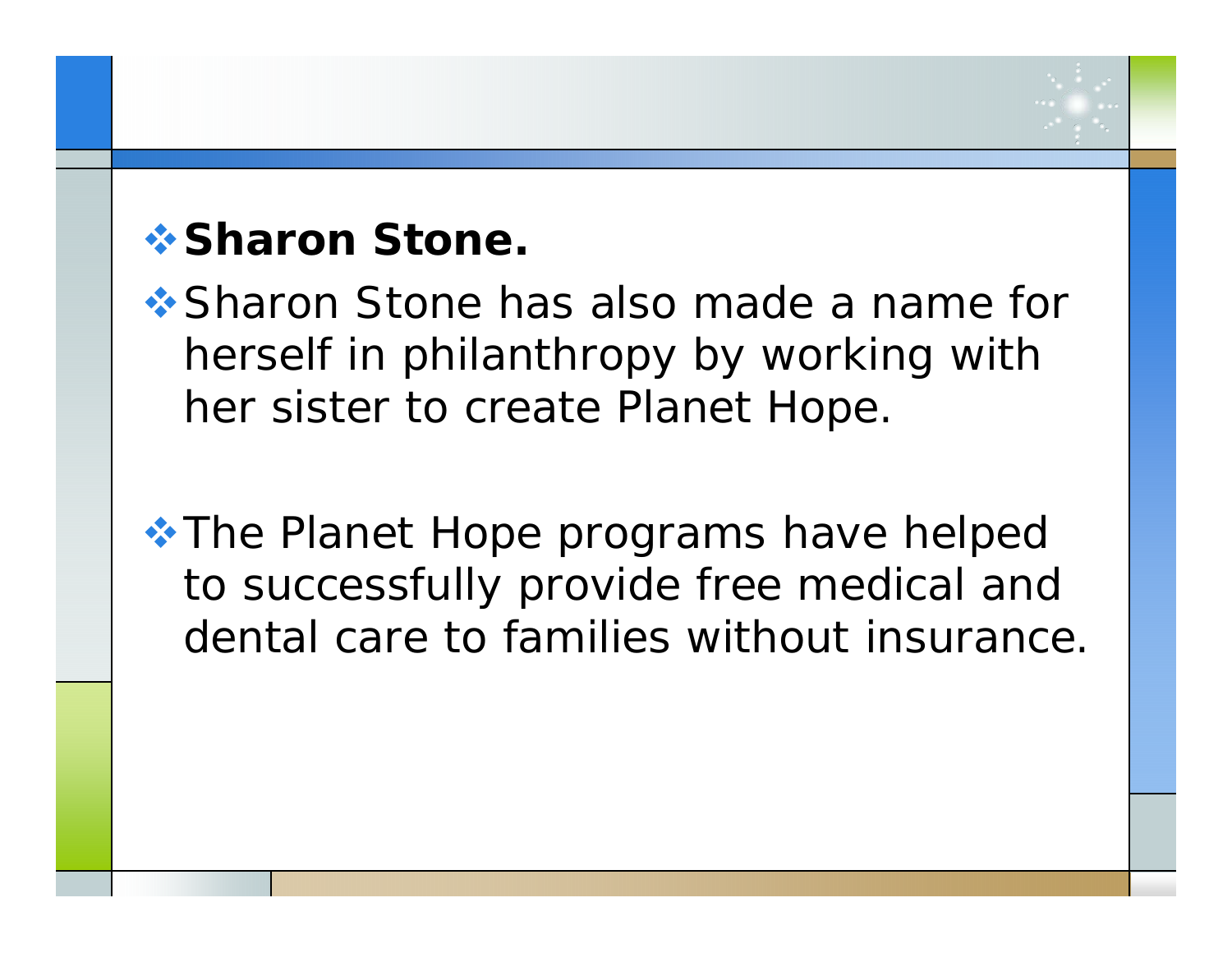$\cdot$  They also provide clothes for children, psychological counseling, and makeovers for distressed women who need to be empowered.

**★ Their mission is to provide hope to** struggling communities and to help build them a better life.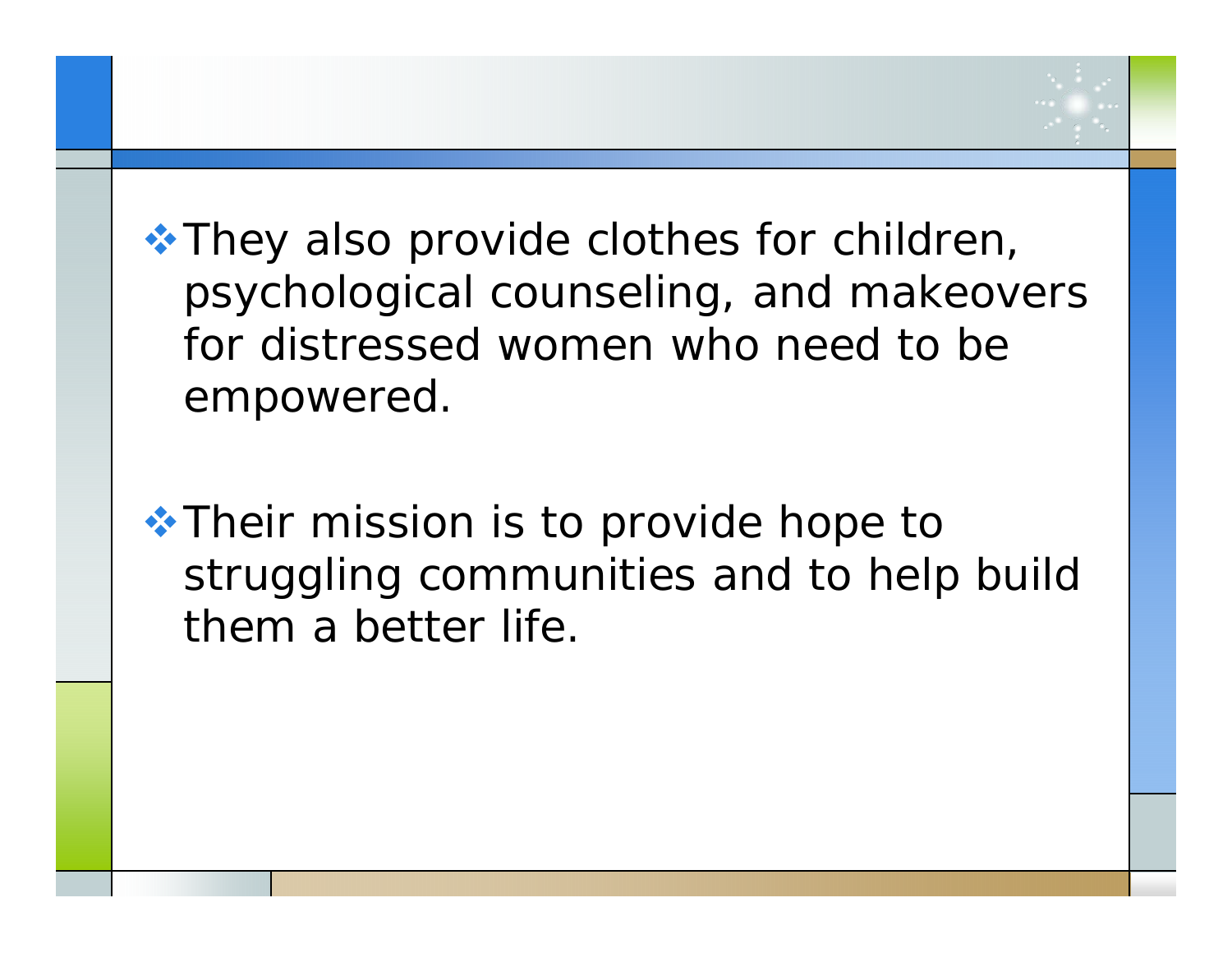## **Actors with a Passion (for giving back).**

**❖ [Other instances of millionaires who give](http://www.jonrognerud.com)** away money to philanthropic causes can be seen with Brad Pitt, Bill Cosby, and Richard Gere. Brad Pitt started the Make it Right Foundation, which builds affordable houses for victims of Hurricane Katrina.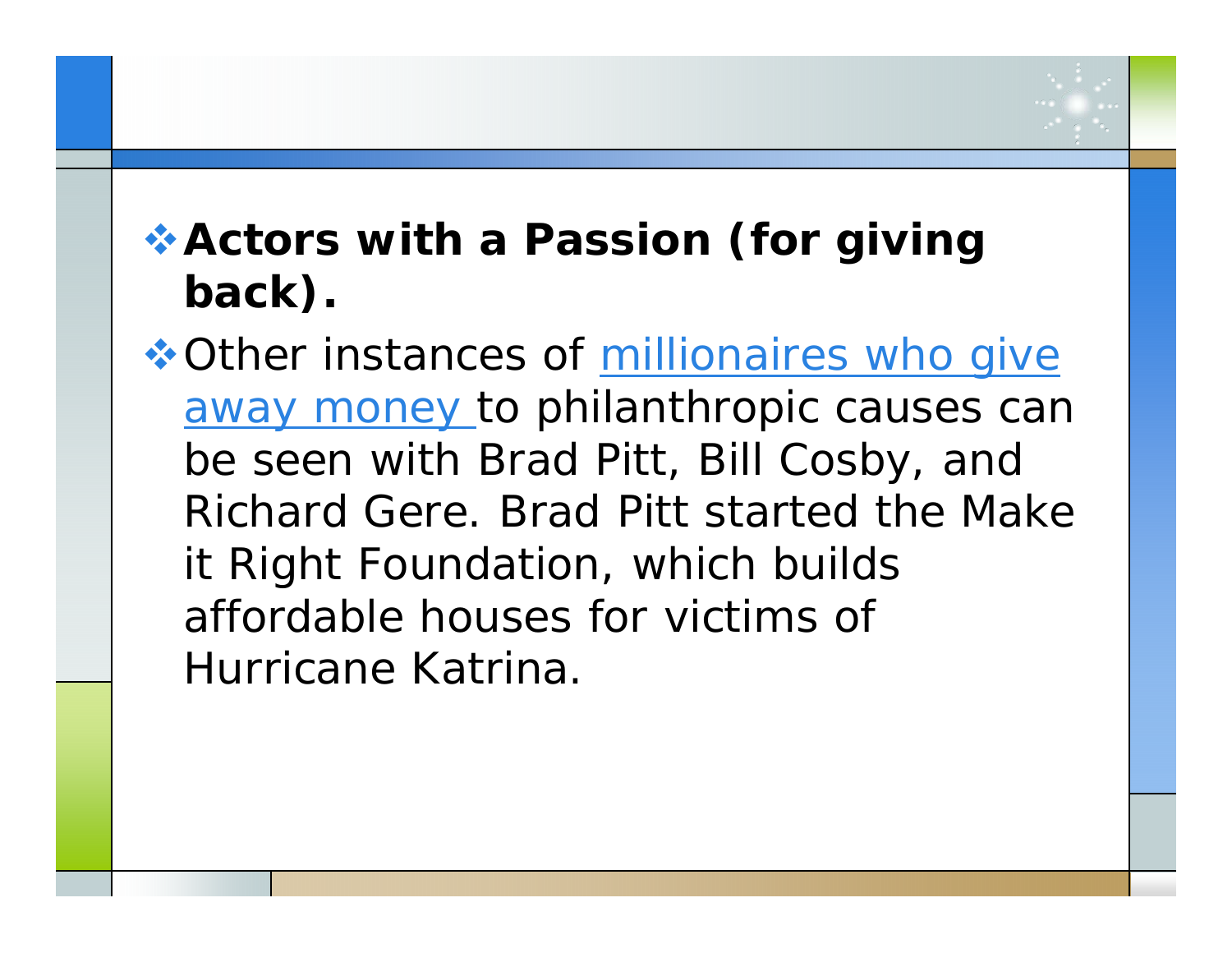- **◆ Bill Cosby has been funneling money into** his foundation for almost 15 years now, working to help those that suffer from dy slexia and language-based learning obstacles.
- **\*Turns out that humor works to change** the world in more ways than one.
- **\* Richard Gere, founder of the Gere** Foundation, contributes to the Tibetan community to support the survival of their culture and religion.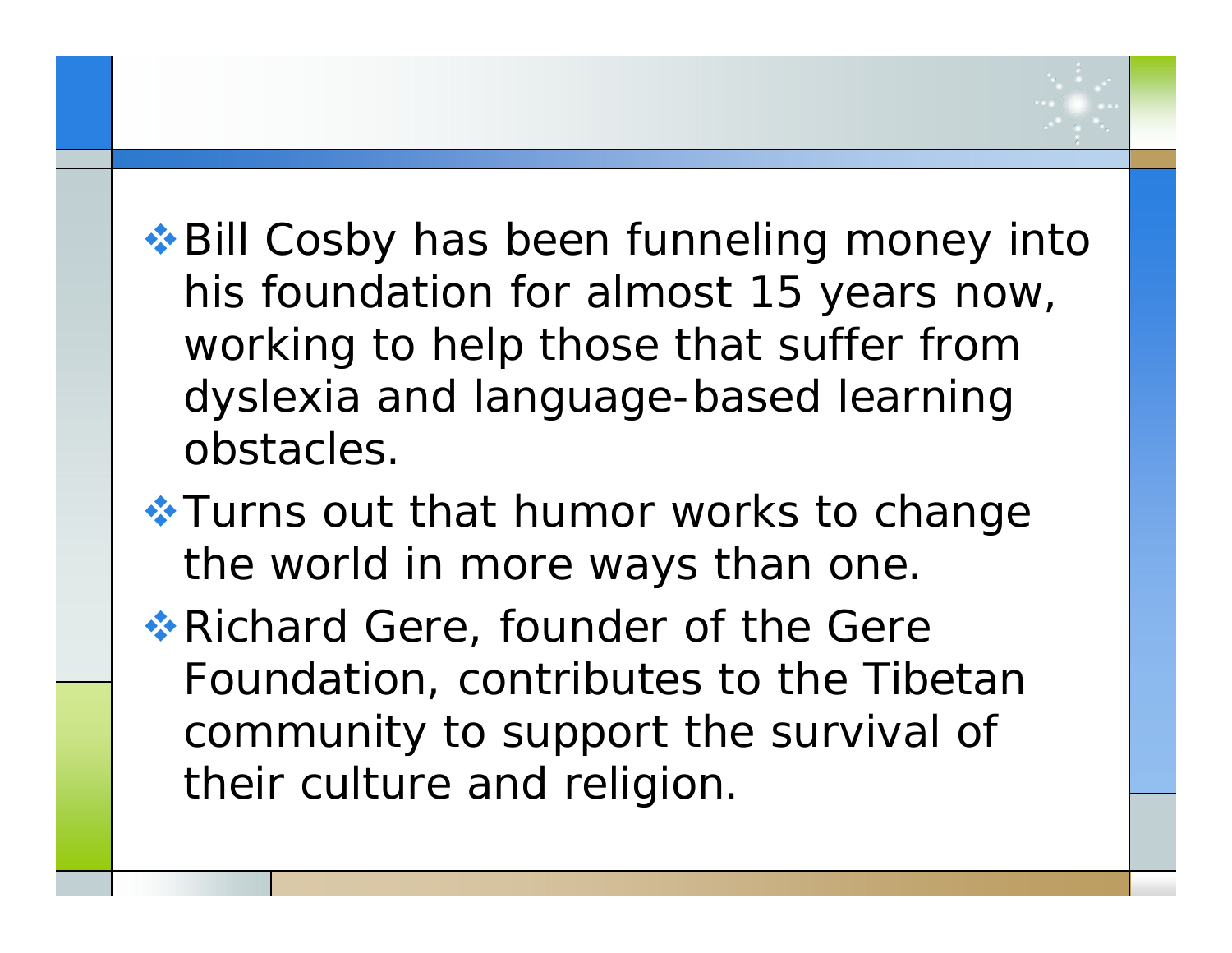## **\* Technology Keeps on Giving.**

**★ Technology has provided a lot of** millionaires, and billionaire Bill Gates stands at the top.

 $\triangle$  **The Bill and Melinda Gates foundation** was created to build innovations in health, development and learning globally.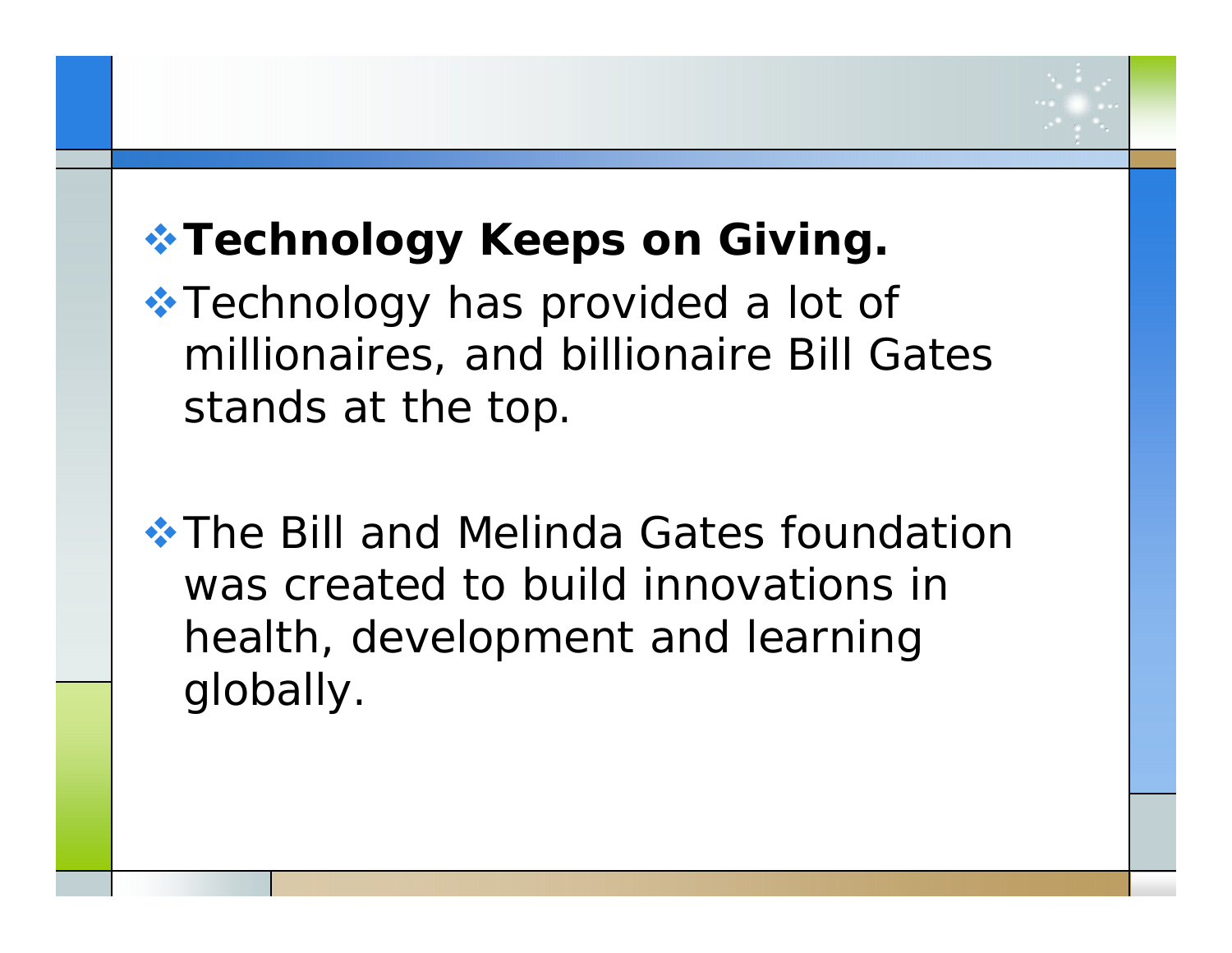$\cdot$  **The secret millionaire has become a** popular TV show, and for a good reason. People like do-good stories, and watching wealthy folks pay back at the same time.

**★ How much are you planning to give back** in your lifetime?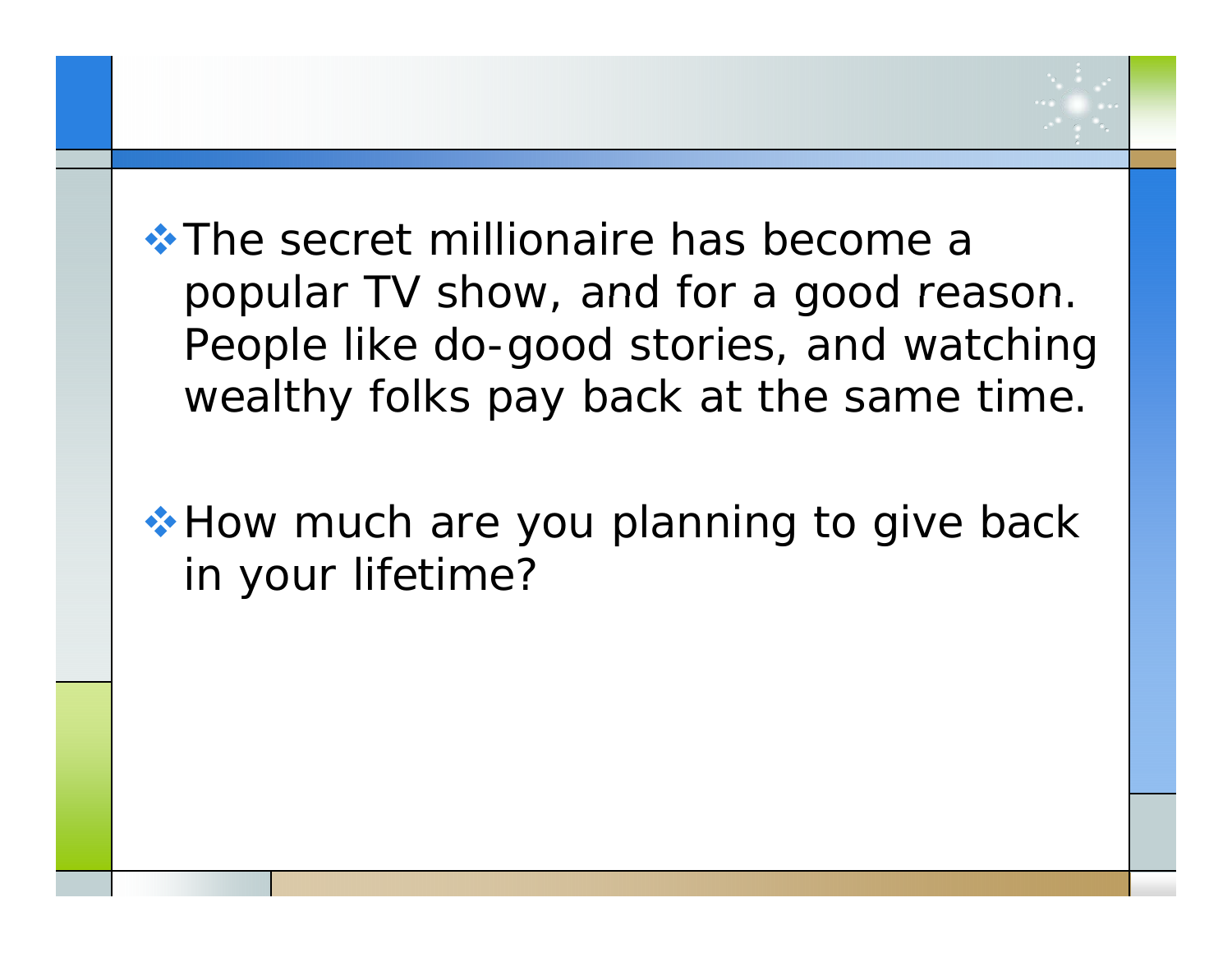- **Einally, we have to mention Richard** Branson – the British entrepreneur is giving all of the profits from his Virgin Group's train and airline businesses over the next ten years to fight global warming.
- **★ The estimated \$3 billion pledge will be** invested in the development of non-coalbased and non-oil-based fuel.